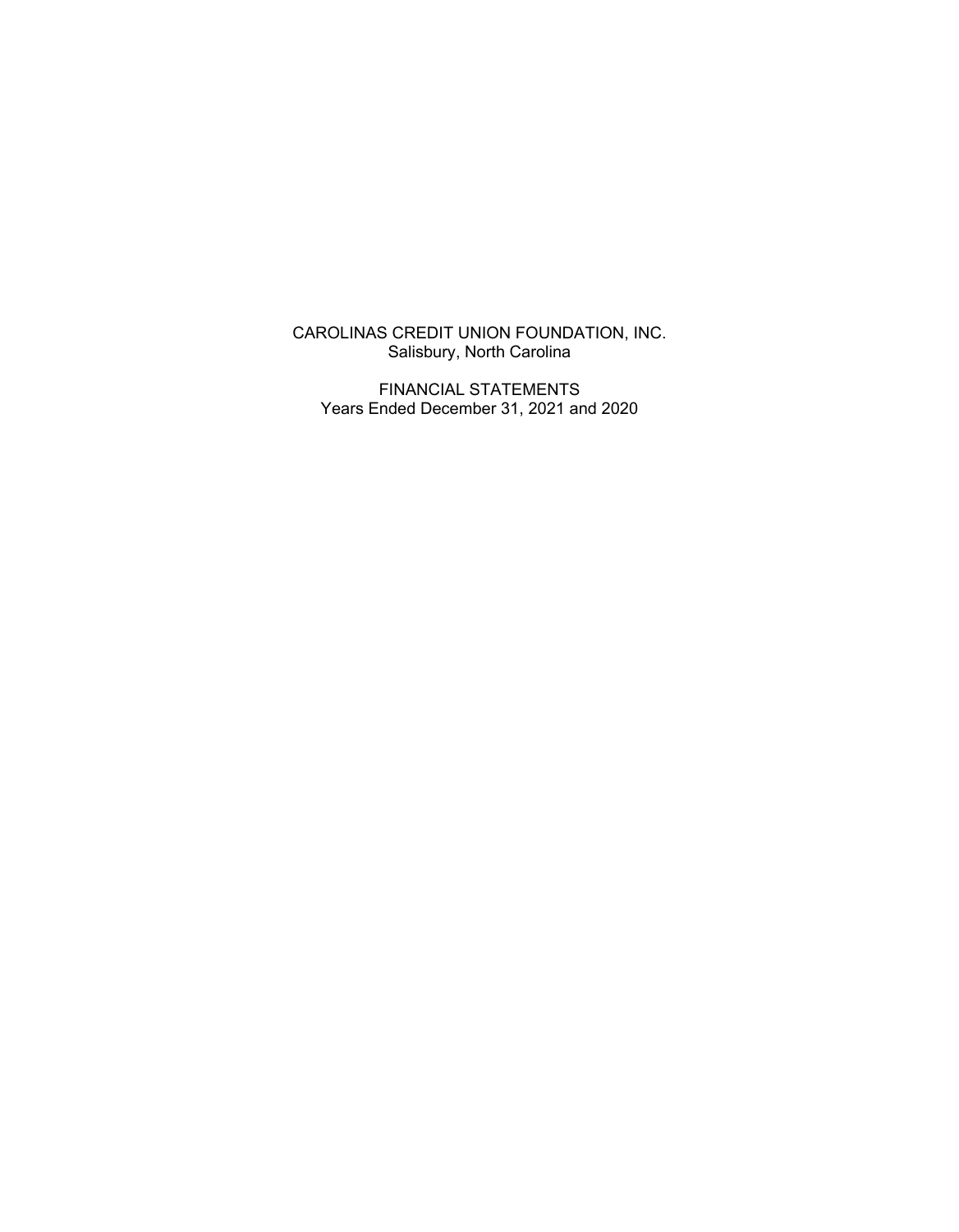# TABLE of CONTENTS

| Independent Auditors' Report             |                  |
|------------------------------------------|------------------|
| <b>Statements of Financial Position</b>  | EXHIBIT A        |
| <b>Statements of Activities</b>          | EXHIBIT B        |
| <b>Statements of Functional Expenses</b> | <b>EXHIBIT C</b> |
| <b>Statements of Cash Flows</b>          | EXHIBIT D        |
| Notes to Financial Statements            |                  |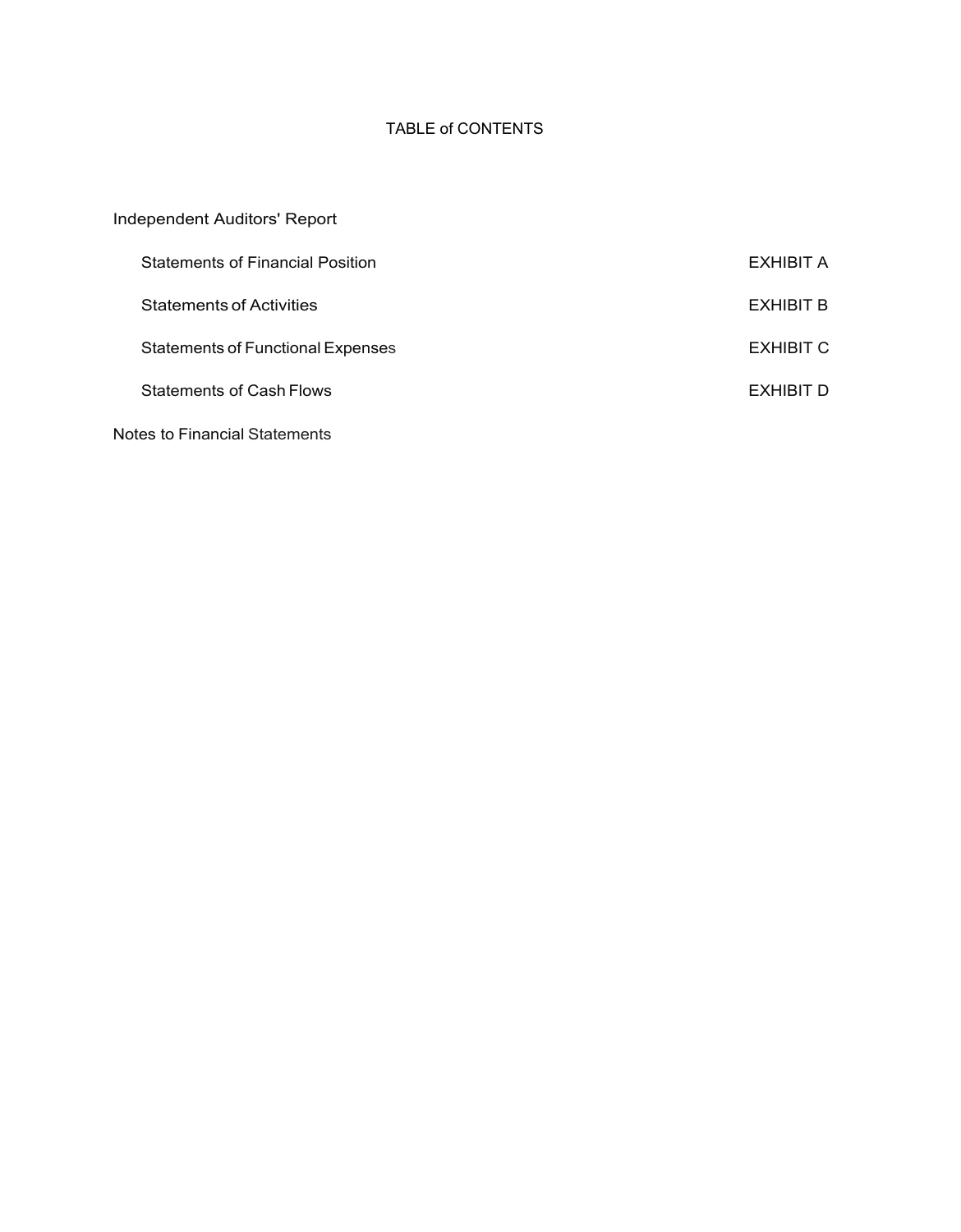# **CANTEY, TILLER, PIERCE & GREEN, LLP**

*Certified Public Accountants* 1204 BROAD STREET • POST OFFICE BOX 862 CAMDEN, SOUTH CAROLINA 29021

PIERCE W. CANTEY, JR., CPA, (1963-2018) MEMBERS OF RICHARD C. TILLER, CPA AMERICAN INSTITUTE OF CPA'S JANET M. PIERCE, CPA LORI G. KORNEGAY

LAUREN BAKER, CPA HEATHER ROBERTS<br>RICHARD "CHIP" GALLOWAY

TRENT BARTELL

HENRY D. GREEN, III., CPA SOUTH CAROLINA ASSOCIATION OF CPA'S

**PHONE** JOSH WILSON (803) 432-1436 MONICA FRAZIER, CPA FAX

WEBSITE: WWW.CTP-CPA.COM

INDEPENDENT AUDITORS' REPORT

To the Board of Directors Carolinas Credit Union Foundation, Inc. Salisbury, North Carolina

#### **Opinion**

We have audited the accompanying financial statements of Carolinas Credit Union Foundation, Inc., which comprise the statements of financial condition as of December 31, 2021 and 2020, and the related statements of activities, functional expenses, and cash flows for the years then ended, and the related notes to the financial statements.

In our opinion, the financial statements referred to above present fairly, in all material respects, the financial position of Carolinas Credit Union Foundation, Inc., as of December 31, 2021 and 2020, and the results of its operations and its cash flows for the years then ended in accordance with accounting principles generally accepted in the United States of America.

### **Basis for Opinion**

We conducted our audits in accordance with auditing standards generally accepted in the United States of America. Our responsibilities under those standards are further described in the Auditor's Responsibilities for the Audit of the Financial Statements section of our report. We are required to be independent of Carolinas Credit Union Foundation, Inc. and to meet our other ethical responsibilities in accordance with the relevant ethical requirements relating to our audits. We believe that the audit evidence we have obtained is sufficient and appropriate to provide a basis for our audit opinion.

#### **Responsibilities of Management for the Financial Statements**

Management is responsible for the preparation and fair presentation of the financial statements in accordance with accounting principles generally accepted in the United States of America, and for the design, implementation, and maintenance of internal control relevant to the preparation and fair presentation of financial statements that are free from material misstatement, whether due to fraud or error. In preparing the financial statements, management is required to evaluate whether there are conditions or events, considered in the aggregate, which raise substantial doubt about Carolinas Credit Union Foundation, Inc.'s ability to continue as a going concern within one year after the date that the financial statements are available to be issued.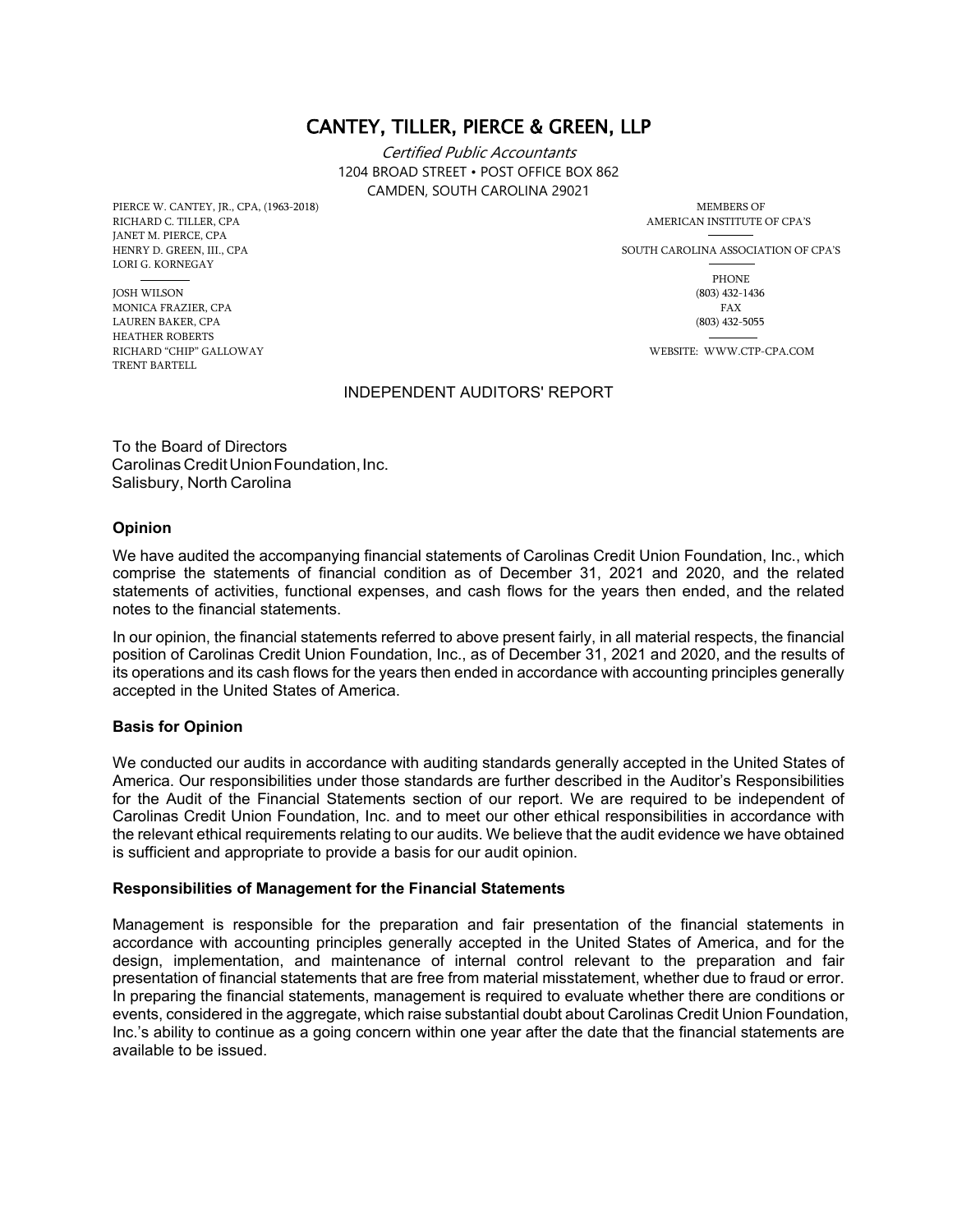# **Auditor's Responsibilities for the Audit of the Financial Statements**

Our objectives are to obtain reasonable assurance about whether the financial statements as a whole are free from material misstatement, whether due to fraud or error, and to issue an auditor's report that includes our opinion. Reasonable assurance is a high level of assurance but is not absolute assurance and therefore is not a guarantee that an audit conducted in accordance with generally accepted auditing standards will always detect a material misstatement when it exists. The risk of not detecting a material misstatement resulting from fraud is higher than for one resulting from error, as fraud may involve collusion, forgery, intentional omissions, misrepresentations, or the override of internal control. Misstatements, including omissions, are considered material if there is a substantial likelihood that, individually or in the aggregate, they would influence the judgment made by a reasonable user based on the financial statements.

In performing an audit in accordance with generally accepted auditing standards, we:

- Exercise professional judgment and maintain professional skepticism throughout the audit.
- Identify and assess the risks of material misstatement of the financial statements, whether due to fraud or error, and design and perform audit procedures responsive to those risks. Such procedures include examining, on a test basis, evidence regarding the amounts and disclosures in the financial statements.
- Obtain an understanding of internal control relevant to the audit in order to design audit procedures that are appropriate in the circumstances, but not for the purpose of expressing an opinion on the effectiveness of Carolinas Credit Union Foundation, Inc.'s internal control. Accordingly, no such opinion is expressed.
- Evaluate the appropriateness of accounting policies used and the reasonableness of significant accounting estimates made by management, as well as evaluate the overall presentation of the financial statements.
- Conclude whether, in our judgment, there are conditions or events, considered in the aggregate, which raise substantial doubt about Carolinas Credit Union Foundation, Inc.'s ability to continue as a going concern for a reasonable period of time.

We are required to communicate with those charged with governance regarding, among other matters, the planned scope and timing of the audit, significant audit findings, and certain internal control related matters that we identified during the audit.

Sincerely,

Cantey, Tiller, Pierce & Green, LLP Cantey, Tiller, Pierce and Green, LLP Camden, South Carolina

March 16, 2022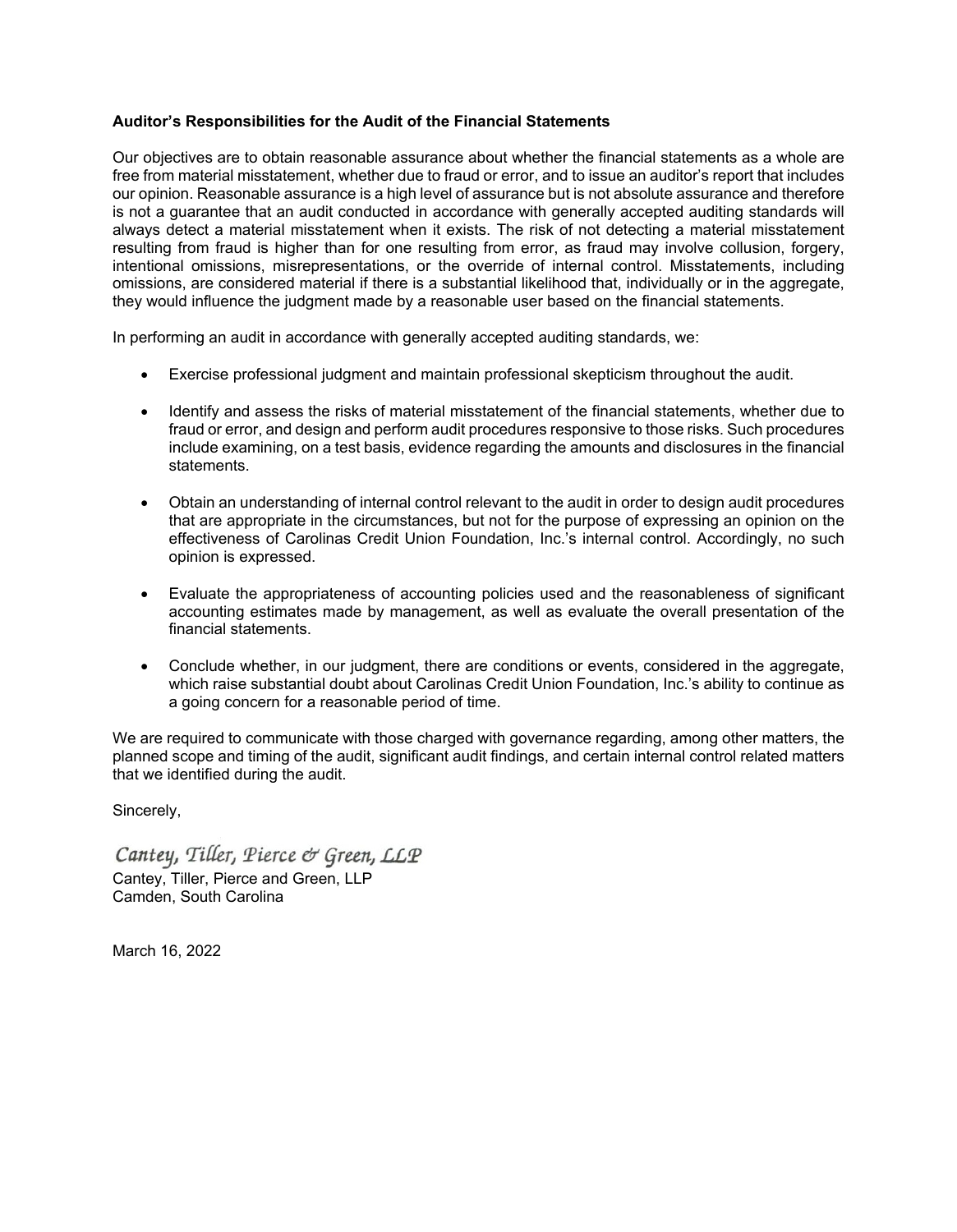# STATEMENTS OF FINANCIAL POSITION December 31,

# ASSETS

|                                       | 2021            | 2020            |
|---------------------------------------|-----------------|-----------------|
| <b>CURRENT ASSETS</b>                 |                 |                 |
| Cash and Cash Equivalents             | 1,732,312<br>\$ | \$<br>657,664   |
| <b>Short-Term Investments</b>         | 1,000,000       | 2,500,000       |
| <b>Marketable Securities</b>          | 24,476          | 16,488          |
| <b>Beneficial Interest in Assets</b>  | 1,106,635       |                 |
| <b>Other Assets</b>                   | 30,227          | 22,727          |
| Property and Equipment                | 24,446          | 34,300          |
| <b>Endowment Funds</b>                |                 |                 |
| Cash and Cash Equivalents             | 886,624         | 809,259         |
| <b>Total Assets</b>                   | 4,804,720<br>\$ | \$<br>4,040,438 |
| <b>LIABILITIES</b>                    |                 |                 |
| <b>LIABILITIES AND NET ASSETS</b>     |                 |                 |
| Liabilities                           |                 |                 |
| Accounts Payable and Accrued Expenses | \$<br>99,645    | \$<br>59,733    |
| Deferred Revenue                      | 13,016          | 42,148          |
| Due to Others Fund                    |                 | 3,367           |
| <b>Total Liabilities</b>              | 112,661         | 105,248         |
| <b>Net Assets</b>                     |                 |                 |
| <b>Without Donor Restrictions</b>     |                 |                 |
| Undesignated                          | 186,005         | 172,046         |
| <b>Board Designated</b>               | 400,000         | 350,000         |
|                                       | 586,005         | 522,046         |
| <b>With Donor Restrictions</b>        | 4,106,054       | 3,413,144       |
| <b>Total Net Assets</b>               | 4,692,059       | 3,935,190       |
| <b>Total Liabilities and Equity</b>   | 4,804,720<br>\$ | \$<br>4,040,438 |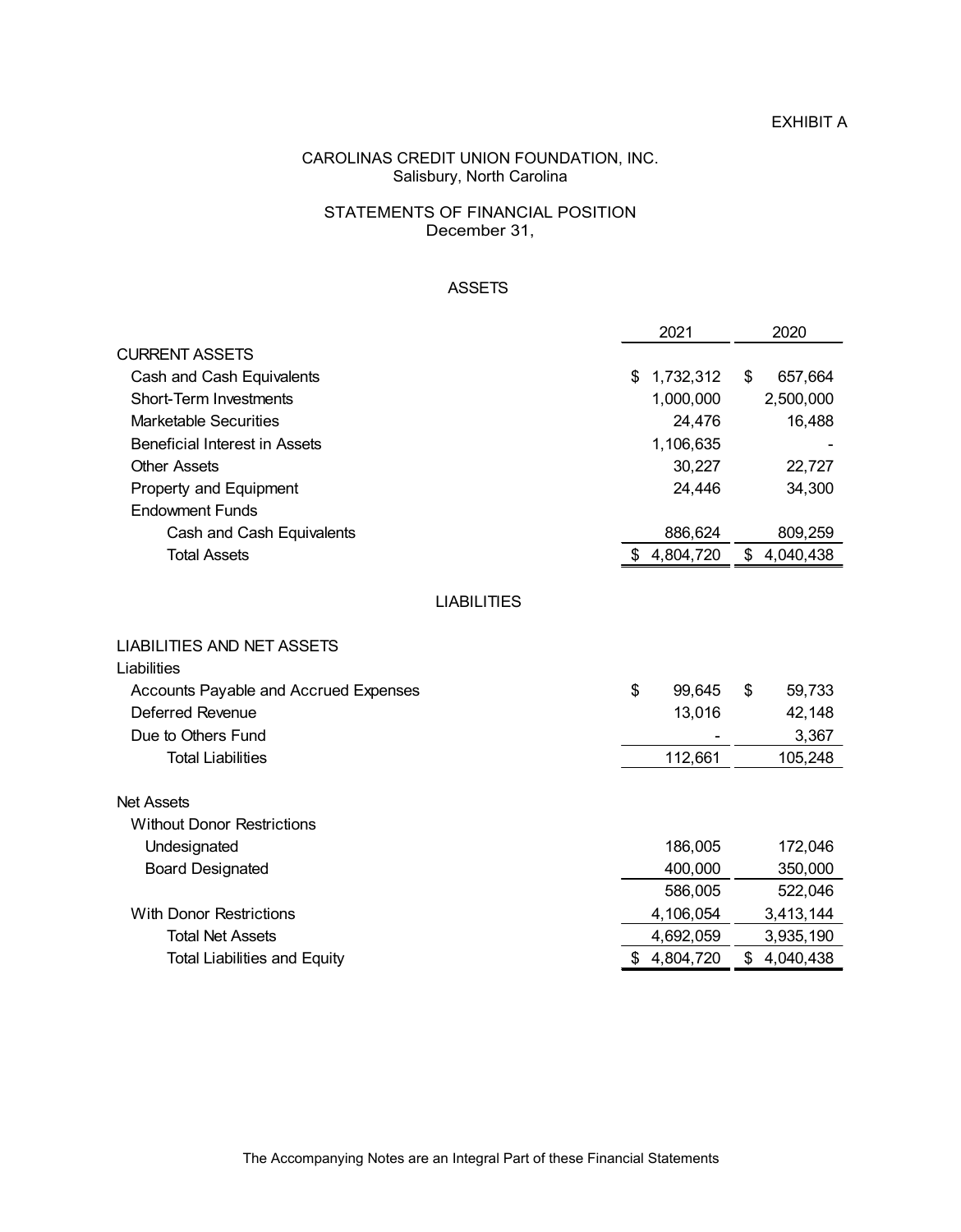# STATEMENT of ACTIVITIES For the Year Ended December 31, 2021

|                                                     | <b>Without Donor</b> |              | <b>With Donor</b> |             |
|-----------------------------------------------------|----------------------|--------------|-------------------|-------------|
|                                                     |                      | Restrictions | Restrictions      | Total       |
| <b>Support and Revenue</b>                          |                      |              |                   |             |
| Contributions                                       | \$                   | 80,526       | \$2,436,139       | \$2,516,665 |
| <b>Dues Contributions</b>                           |                      | 197,072      |                   | 197,072     |
| <b>Carolinas Cup and Special Events</b>             |                      | 13,706       | 106,650           | 120,356     |
| <b>Investment Funds Earnings Support</b>            |                      |              | 25,131            | 25,131      |
| Annual Fee Income                                   |                      | 38,387       |                   | 38,387      |
| Interest Income                                     |                      | 2,252        | 4,575             | 6,827       |
| Unrealized and Realized Losses on Investments       |                      | 14,623       |                   | 14,623      |
| <b>In-Kind Contributions</b>                        |                      | 5,783        |                   | 5,783       |
| Other Income                                        |                      | 209          |                   | 209         |
|                                                     |                      | 352,558      | 2,572,495         | 2,925,053   |
| Net Assets Released from Restrictions-Distributions |                      | 1,879,585    | (1,879,585)       |             |
| <b>Total Support and Revenue</b>                    |                      | 2,232,143    | 692,910           | 2,925,053   |
|                                                     |                      |              |                   |             |
| Expenses                                            |                      |              |                   |             |
| <b>Program Services</b>                             |                      | 2,041,048    |                   | 2,041,048   |
| <b>General and Administrative</b>                   |                      | 86,223       |                   | 86,223      |
| Fundraising                                         |                      | 40,913       |                   | 40,913      |
| <b>Total Expenses</b>                               |                      | 2,168,184    |                   | 2,168,184   |
|                                                     |                      |              |                   |             |
| Change in Net Assets                                |                      | 63,959       | 692,910           | 756,869     |
|                                                     |                      |              |                   |             |
| Net Assets, Beginning of Year                       |                      | 522,046      | 3,413,144         | 3,935,190   |
|                                                     |                      |              |                   |             |
| Net Assets, End of Year                             | \$                   | 586,005      | \$4,106,054       | \$4,692,059 |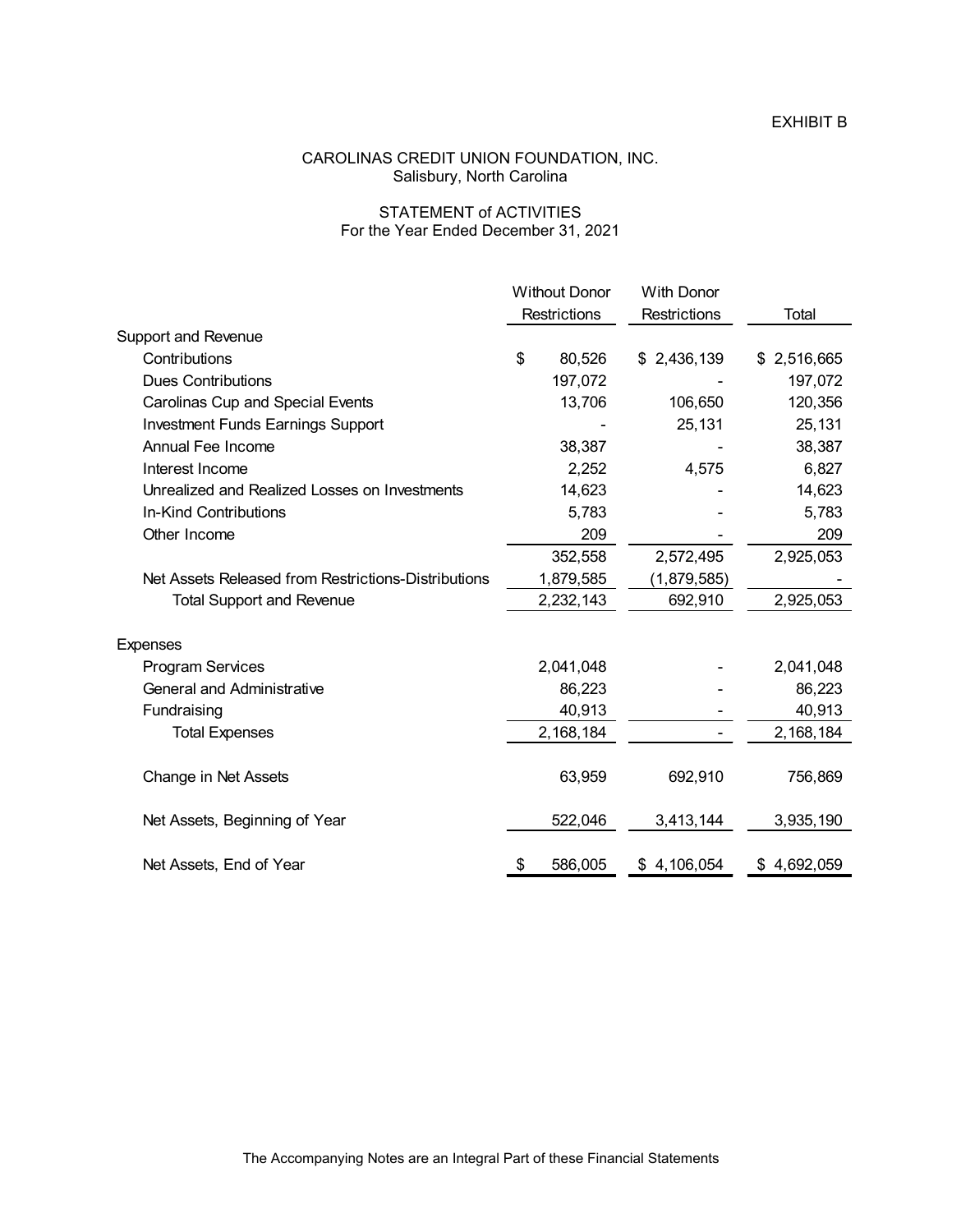# STATEMENT of ACTIVITIES For the Year Ended December 31, 2020

|                                                   | <b>Without Donor</b> |              | <b>With Donor</b> |                 |
|---------------------------------------------------|----------------------|--------------|-------------------|-----------------|
|                                                   | Restrictions         | Restrictions |                   | Total           |
| Support and Revenue                               |                      |              |                   |                 |
| Contributions                                     | \$<br>42,755         | \$           | 2,843,766         | \$<br>2,886,521 |
| <b>Dues Contributions</b>                         | 157,010              |              |                   | 157,010         |
| Carolinas Cup and Special Events                  | 17,772               |              | 56,190            | 73,962          |
| Community Investment Fund support                 |                      |              | 55,188            | 55,188          |
| Annual Fee Income                                 | 37,627               |              |                   | 37,627          |
| Interest Income                                   | 15,241               |              | 15,346            | 30,587          |
| Unrealized and Realized Gains on Investments      | (11, 424)            |              |                   | (11, 424)       |
| Loss on Sale of Assets                            | (3,262)              |              |                   | (3,262)         |
| In-Kind Contributions                             | 4,743                |              |                   | 4,743           |
| Paycheck Protection Program ("PPP") Forgiven Loan | 24,700               |              |                   | 24,700          |
| Other Income                                      | 238                  |              |                   | 238             |
|                                                   | 285,400              |              | 2,970,490         | 3,255,890       |
| Net Assets Released from Restrictions             | 2,240,871            |              | (2, 240, 871)     |                 |
| <b>Total Support and Revenue</b>                  | 2,526,271            |              | 729,619           | 3,255,890       |
| Expenses                                          |                      |              |                   |                 |
| Program Services                                  | 2,379,232            |              |                   | 2,379,232       |
| General and Administrative                        | 72,298               |              |                   | 72,298          |
| Fundraising                                       | 34,072               |              |                   | 34,072          |
| <b>Total Expenses</b>                             | 2,485,602            |              |                   | 2,485,602       |
| Change in Net Assets                              | 40,669               |              | 729,619           | 770,288         |
| Net Assets, Beginning of Year                     | 481,377              |              | 2,683,525         | 3,164,902       |
| Net Assets, End of Year                           | \$<br>522,046        | \$           | 3,413,144         | \$<br>3,935,190 |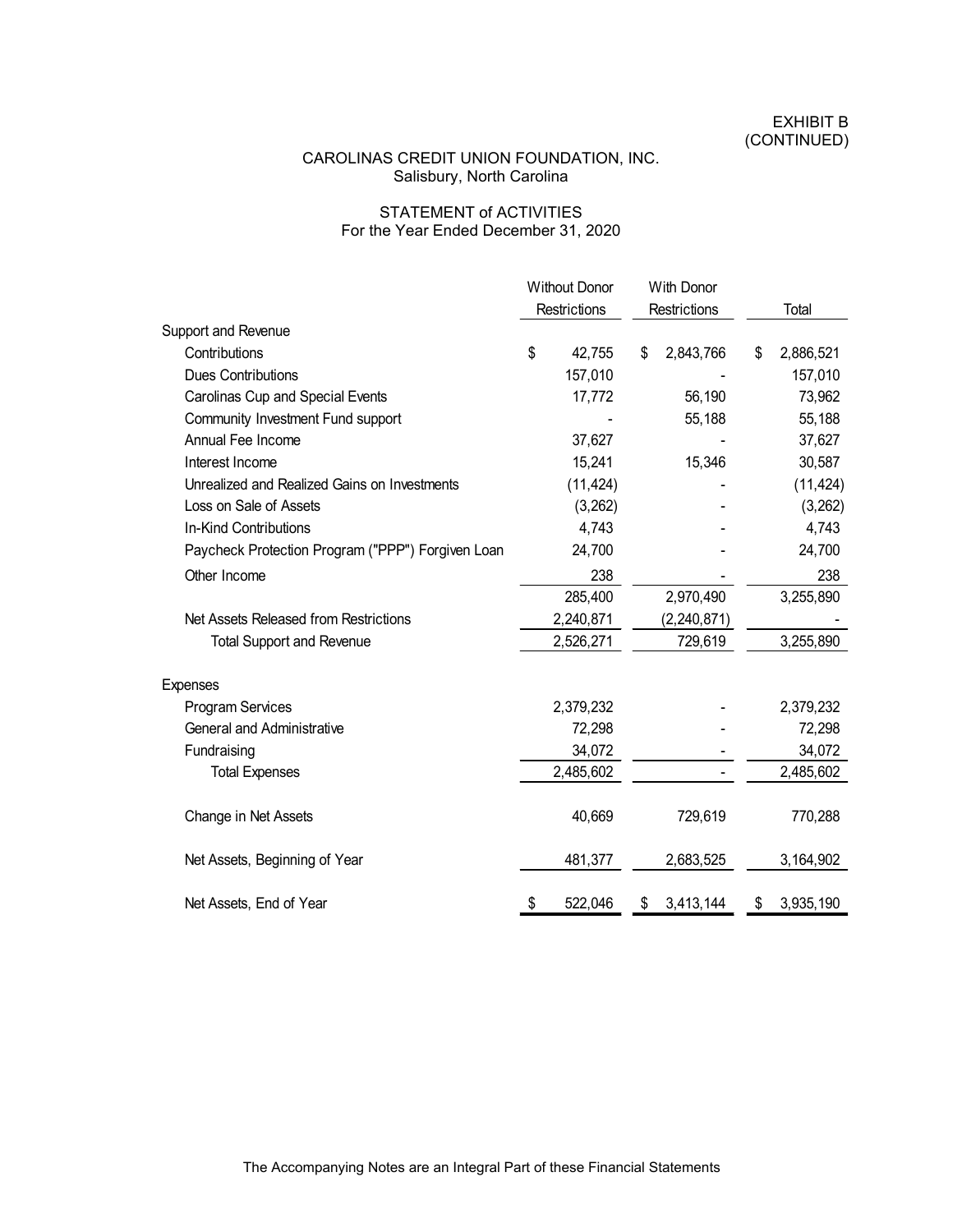# STATEMENT of FUNCTIONAL EXPENSES For the Year Ended December 31, 2021

|                               | General and |                  |    |                |             |        |       |           |
|-------------------------------|-------------|------------------|----|----------------|-------------|--------|-------|-----------|
|                               |             | Program Services |    | Administrative | Fundraising |        | Total |           |
|                               |             |                  |    |                |             |        |       |           |
| <b>Salaries</b>               | \$          | 103,823          | \$ | 31,946         | \$          | 23,959 | \$    | 159,728   |
| Payroll Taxes                 |             | 7,822            |    | 2,407          |             | 1,805  |       | 12,034    |
| <b>Employee Benefits</b>      |             | 18,902           |    | 5,816          |             | 4,362  |       | 29,080    |
| <b>Total Salaries Related</b> |             | 130,547          |    | 40,169         |             | 30,126 |       | 200,842   |
| Grants                        |             | 1,369,337        |    |                |             |        |       | 1,369,337 |
| Scholarships                  |             | 510,240          |    |                |             |        |       | 510,240   |
| Conferences                   |             |                  |    | 4,281          |             |        |       | 4,281     |
| Office Occupancy              |             | 5,472            |    | 1,684          |             | 1,263  |       | 8,419     |
| Postage                       |             | 415              |    | 128            |             | 96     |       | 639       |
| Supplies                      |             | 657              |    | 202            |             | 152    |       | 1,011     |
| Auto                          |             |                  |    | 1,728          |             |        |       | 1,728     |
| Insurance                     |             |                  |    | 2,439          |             |        |       | 2,439     |
| <b>Outside Services</b>       |             | 23,269           |    | 7,160          |             | 5,370  |       | 35,799    |
| <b>Staff Travel</b>           |             |                  |    | 3,650          |             | 3,650  |       | 7,300     |
| <b>Audit Fees</b>             |             |                  |    | 11,200         |             |        |       | 11,200    |
| Other                         |             | 1,111            |    | 342            |             | 256    |       | 1,709     |
| Depreciation                  |             |                  |    | 13,240         |             |        |       | 13,240    |
| <b>Total Expenses</b>         | S           | 2,041,048        | \$ | 86,223         | \$          | 40,913 | \$    | 2,168,184 |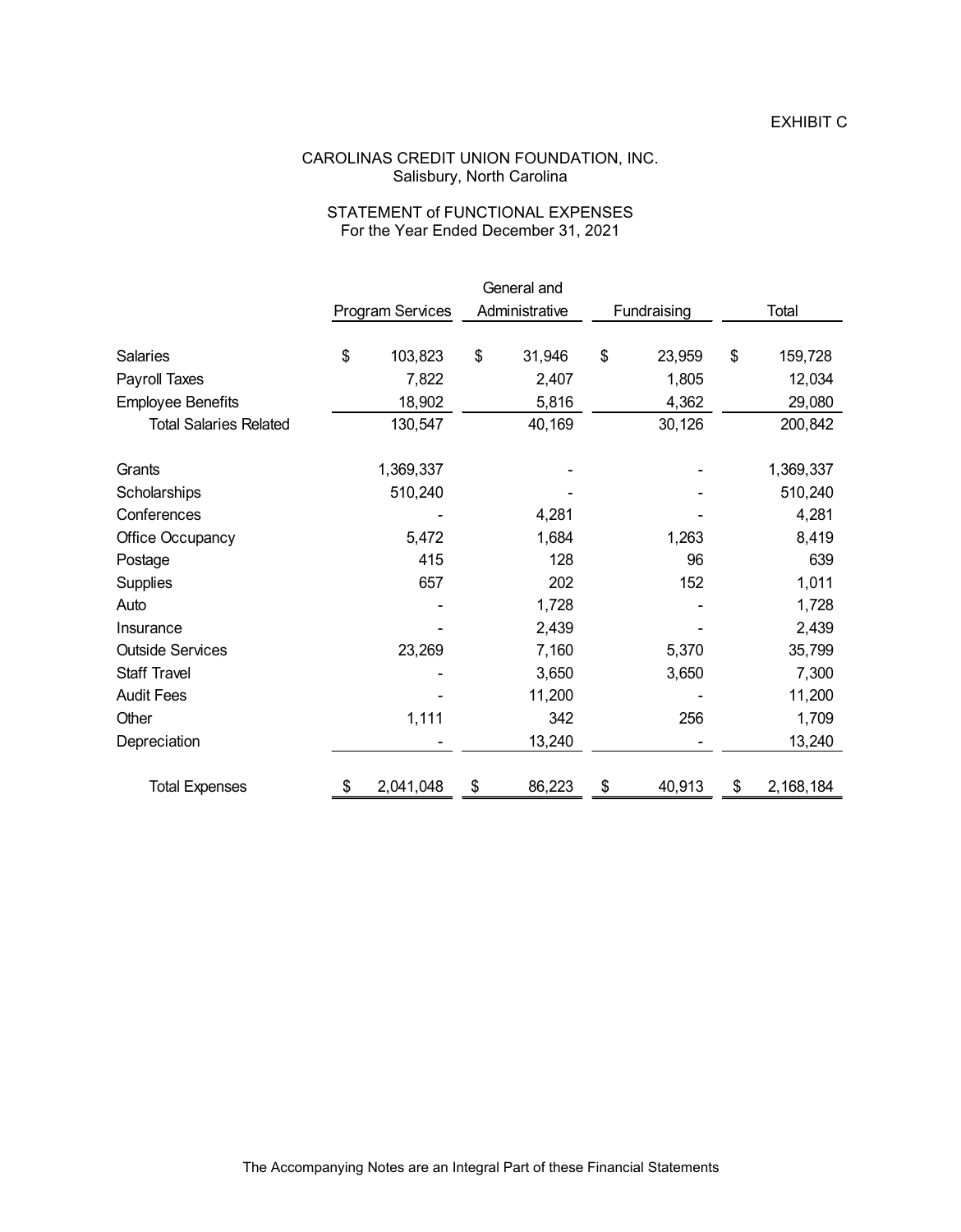# STATEMENT of FUNCTIONAL EXPENSES For the Year Ended December 31, 2020

|                               |    |                                    |    | General and |    |             |    |           |  |  |
|-------------------------------|----|------------------------------------|----|-------------|----|-------------|----|-----------|--|--|
|                               |    | Administrative<br>Program Services |    |             |    | Fundraising |    | Total     |  |  |
| <b>Salaries</b>               | \$ | 85,484                             | \$ | 26,303      | \$ | 19,727      | \$ | 131,514   |  |  |
| Payroll Taxes                 |    | 7,214                              |    | 2,220       |    | 1,665       |    | 11,099    |  |  |
| <b>Employee Benefits</b>      |    | 14,506                             |    | 4,463       |    | 3,348       |    | 22,317    |  |  |
| <b>Total Salaries Related</b> |    | 107,204                            |    | 32,986      |    | 24,740      |    | 164,930   |  |  |
| Grants                        |    | 1,793,009                          |    |             |    |             |    | 1,793,009 |  |  |
| Scholarships                  |    | 447,862                            |    |             |    |             |    | 447,862   |  |  |
| Conferences                   |    |                                    |    | 472         |    |             |    | 472       |  |  |
| Office Occupancy              |    | 5,224                              |    | 1,607       |    | 1,206       |    | 8,037     |  |  |
| Postage                       |    | 223                                |    | 69          |    | 51          |    | 343       |  |  |
| Supplies                      |    | 560                                |    | 172         |    | 129         |    | 861       |  |  |
| Auto                          |    |                                    |    | 283         |    |             |    | 283       |  |  |
| Insurance                     |    |                                    |    | 1,457       |    |             |    | 1,457     |  |  |
| <b>Outside Services</b>       |    | 24,961                             |    | 7,680       |    | 5,760       |    | 38,401    |  |  |
| <b>Staff Travel</b>           |    |                                    |    | 2,142       |    | 2,142       |    | 4,284     |  |  |
| <b>Audit Fees</b>             |    |                                    |    | 13,000      |    |             |    | 13,000    |  |  |
| Other                         |    | 189                                |    | 58          |    | 44          |    | 291       |  |  |
| Depreciation                  |    |                                    |    | 12,372      |    |             |    | 12,372    |  |  |
| <b>Total Expenses</b>         | S  | 2,379,232                          | \$ | 72,298      | \$ | 34,072      | \$ | 2,485,602 |  |  |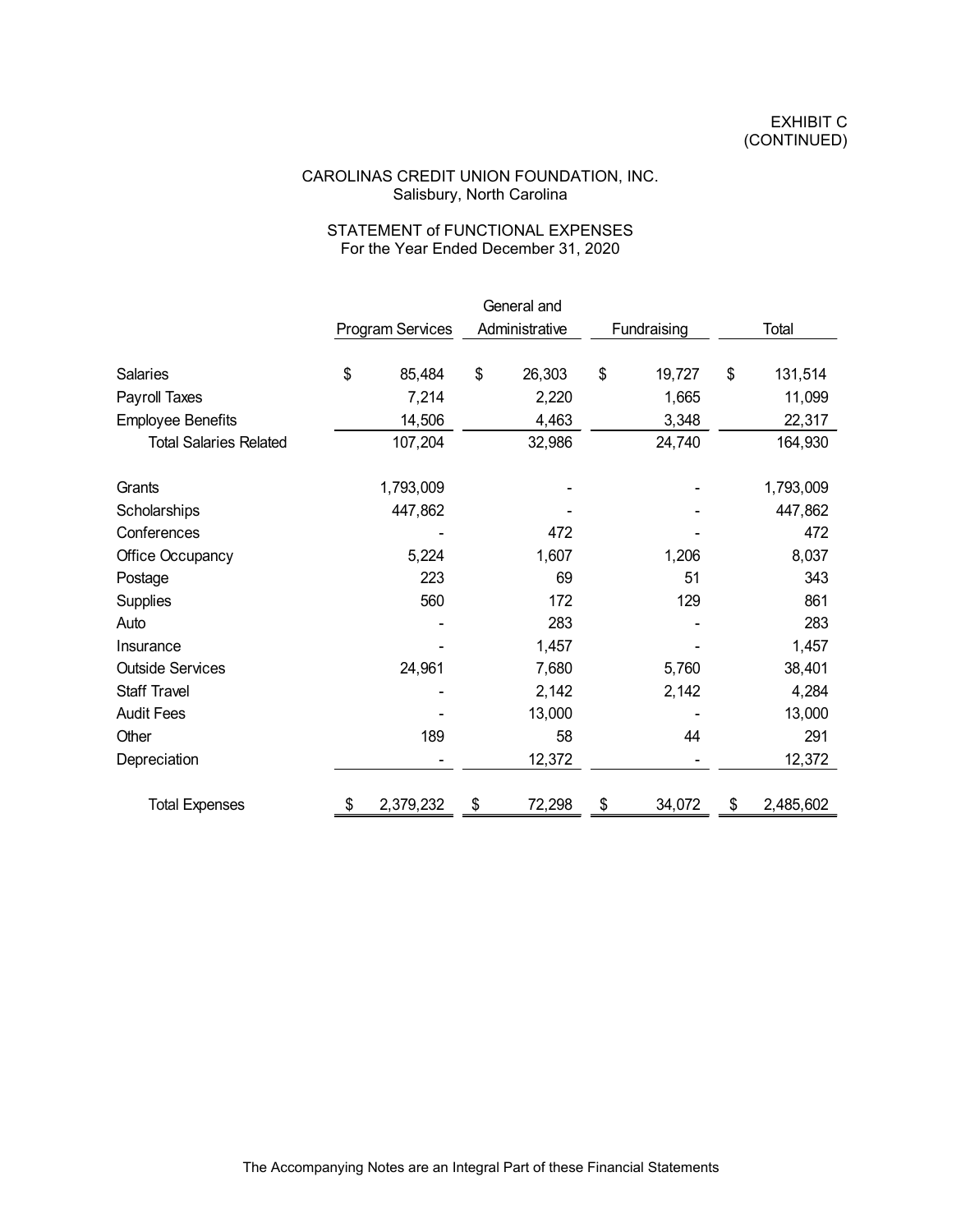# STATEMENTS of CASH FLOWS For the Years Ending December 31,

|                                                     |    | 2021          |    | 2020        |
|-----------------------------------------------------|----|---------------|----|-------------|
| OPERATING ACTIVITIES                                |    |               |    |             |
| Change in Net Assets                                | \$ | 756,869       | S  | 770,288     |
| Adjustments to Reconcile Change in Net Assets       |    |               |    |             |
| to Net Cash Provided by Operating Activities:       |    |               |    |             |
| Depreciation                                        |    | 13,240        |    | 12,372      |
| Unrealized (Gains) Losses on Investments            |    | (14, 623)     |    | 11,424      |
| (Gain) Loss on Sale of Assets                       |    |               |    | 3,262       |
| (Increase) Decrease in Operating Assets:            |    |               |    |             |
| <b>Contributions Receivable</b>                     |    |               |    | 25,000      |
| <b>Other Assets</b>                                 |    | (7,500)       |    | 42,725      |
| Increase (Decrease) in Operating Liabilities:       |    |               |    |             |
| Accounts Payable and Accrued Expenses               |    | 39,914        |    | 14,015      |
| <b>Deferred Dues</b>                                |    | (29, 132)     |    | 30,498      |
| Due to Others Fund                                  |    | (3, 367)      |    | (33, 871)   |
| Net Cash Provided by Operating Activities           |    | 755,401       |    | 875,713     |
|                                                     |    |               |    |             |
| <b>INVESTING ACTIVITIES</b>                         |    |               |    |             |
| <b>Capital Expenditures</b>                         |    | (3,386)       |    | (3,085)     |
| Purchases of Beneficial Interest in Assets          |    | (1, 100, 000) |    |             |
| Purchases of Short-Term Investments                 |    | (1,000,000)   |    | (2,500,000) |
| Proceeds from Maturities of Short-Term Investments  |    | 2,500,000     |    |             |
| Net Cash Provided by (Used In) Investing Activities |    | 396,614       |    | (2,503,085) |
| Change in Cash and Cash Equivalents                 |    | 1,152,015     |    | (1,627,372) |
| Cash and Cash Equivalents, Beginning of Year        |    | 1,466,923     |    | 3,094,295   |
| Cash and Cash Equivalents, End of Year              |    | \$2,618,938   |    | \$1,466,923 |
| Cash and Cash Equivalents                           |    |               |    |             |
| <b>Without Restrictions</b>                         | S  | 1,732,312     | \$ | 657,664     |
| With Restrictions                                   |    |               |    | 809,259     |
|                                                     |    | 886,624       |    |             |
|                                                     |    | \$2,618,936   |    | \$1,466,923 |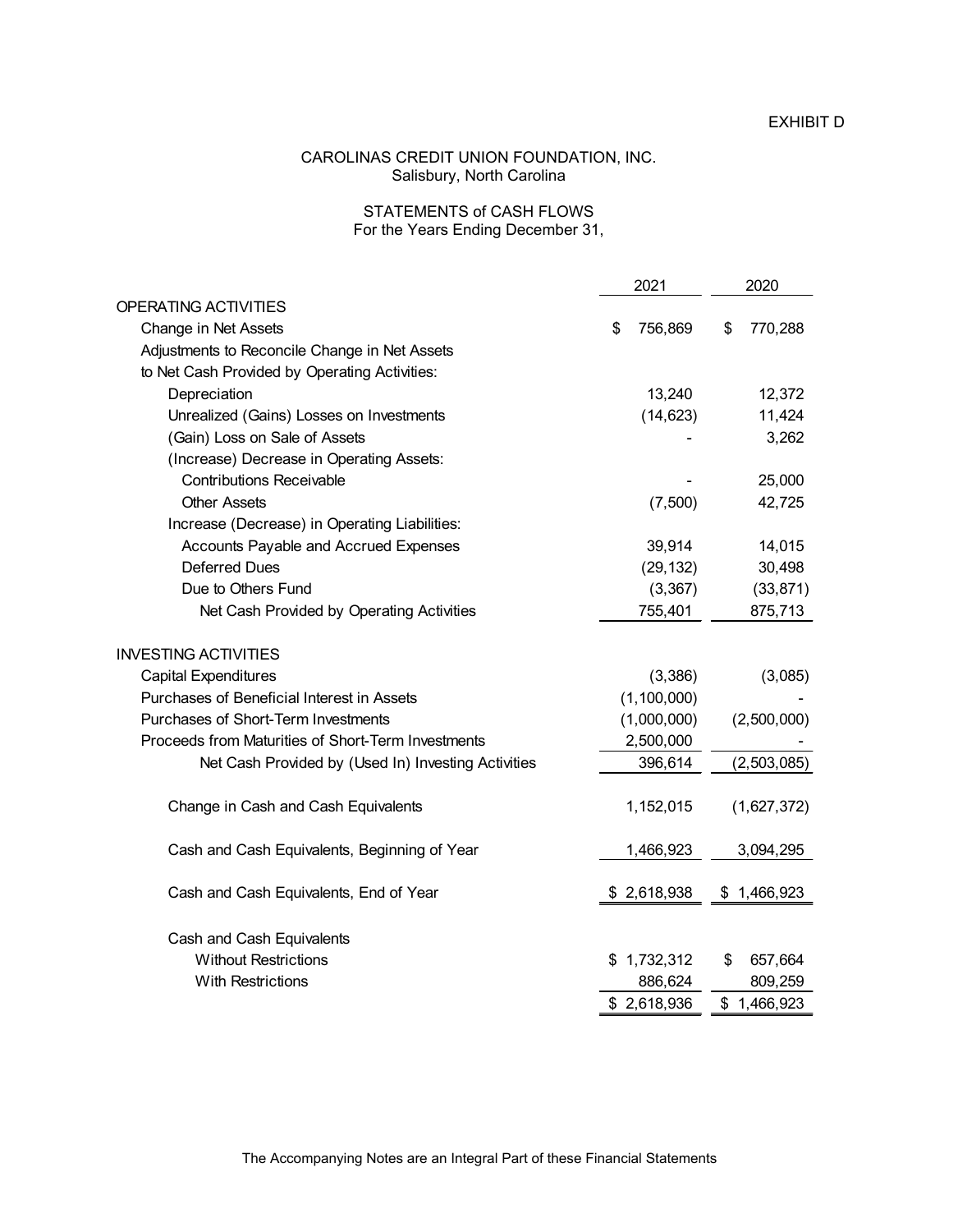#### NOTES to the FINANCIAL STATEMENTS

#### NOTE 1 ORGANIZATION AND NATURE OF ACTIVITIES

The Carolinas Credit Union Foundation, Inc. (the "Foundation") is incorporated under the laws of the State of North Carolina for the purpose of fostering the "people helping people" philosophy of credit unions through academic andneeds-based scholarships, community grants, small credit union grants, recognition of credit union ideals, fund management services, and aiding disaster relief for the local, national, and global credit union communities. The mission of the Carolinas Credit Union Foundation is to provide credit unions with collaborative opportunities for greater community impact.

### NOTE 2 SUMMARY OF SIGNIFICANT ACCOUNTING POLICIES

#### Basis of Presentation

The financial statements of the Foundation have been prepared on the accrual basis in accordance with U.S. generally accepted accounting principles (GAAP). The Foundation reports information regarding its financial positionandactivities according to two classes of net assets: net assets without donor restrictions and net assets with donorrestrictions.

*Net assets without donor restrictions* - net assets that are not restricted by donors or for which donor- imposed restrictions have expired.

*Net assets with donor restrictions* - net assets subject to donor -imposed restrictions. Some donor-imposed restrictions are temporary in nature, such as those that will be met by the passage of time or other events specified by the donor. Other donorimposed restrictions are perpetual in nature, where the donor stipulates that resources be maintained inperpetuity.

Revenues are reported as increases in net assets without donor restrictions unless use of the related assets is limited by donor-imposed restrictions. Expenses are reported as decreases in net assets without donor restrictions. Gains and losses on investments and other assets or liabilities are reported as increases or decreases in net assets without donor restrictions unless their use is restricted by explicit donor stipulation or by law. Expirations of donor restrictions on the net assets (i.e., donor-stipulated purpose has been fulfilled and/or the stipulated time period has elapsed) are reported as reclassifications between the applicable classes of net assets.

#### Cash and Cash Equivalents

Cash and cash equivalents consist of money market and short-term share account deposits at Vizo Financial Corporate Credit Union. These funds are insured by the National Credit Union Share Insurance Fund up to \$250,000. The Foundation's uninsured cash balances were \$3,485,481 and \$3,801,370 at December 31, 2021 and 2020, respectively. The Foundation places its cash in financial institutions that have strong credit ratings and management believes the credit risk related to these deposits to be minimal.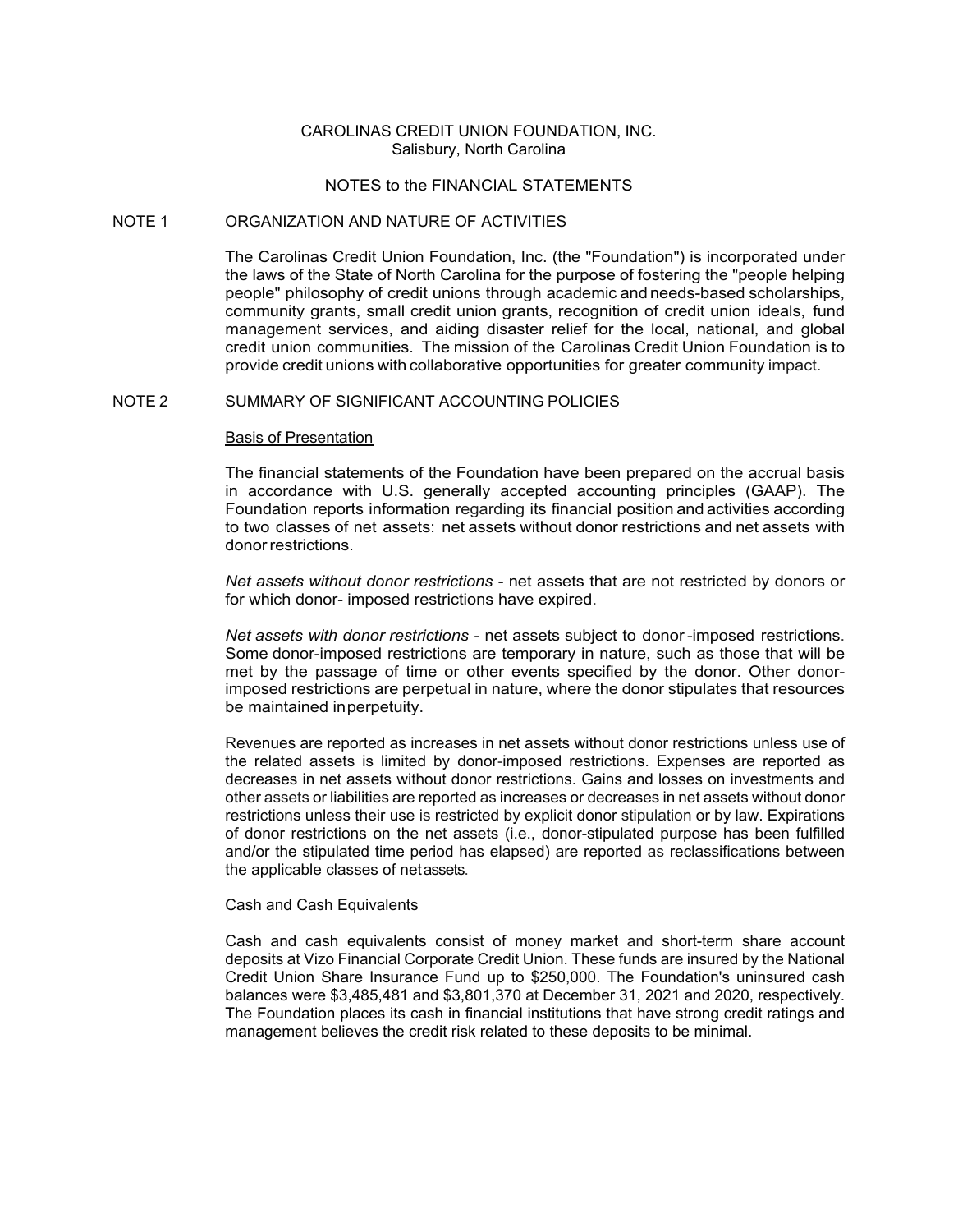### NOTES to the FINANCIAL STATEMENTS

### NOTE 2 SUMMARY OF SIGNIFICANT ACCOUNTING POLICIES (CONTINUED)

### Promises to Give

Contributions (promises to give) are recognized as revenues in the period the commitment is made. The Foundation records unconditional promises to give that are expected to be collected within one year at net realizable value. Unconditional promises to give expected to be collected in future years are initially recorded at fair value using present value techniques incorporating risk-adjusted discount rates designed to reflect the assumptions market participants would use in pricing the asset. In subsequent years, amortization of the discounts is included in contributions revenue in the statements of activities. The Foundation determines an allowance for uncollectible promises to give based on historical experience, an assessment of the economic conditions, and a review of subsequent collections. Promises to give are written off when deemed uncollectible. The Foundation had no promises to give at December 31, 2021 or 2020.

#### Marketable Securities

Marketable securities consist of common stock reported at fair value in the accompanying statements of financial position. Unrealized gains and losses on the fair value of securities during the year are reflected in the statements of activities.

### Property and Depreciation

Property and equipment additions are recorded at cost, or if donated, at fair value at the date of donation. Depreciation of property and equipment is computed using the straight-line method over the estimated useful lives of the respective assets. Expenditures for maintenance, repairs and minor renewals are charged to expense as incurred.

#### Short-Term Investments

Short-term investments are comprised of certificates of deposit with original maturities between three months and one year.

### Beneficial Interests in Assets

During the year, the Foundation transferred \$1.1 million to the Foundation for the Carolinas ("FFTC") for investment purposes. These funds are considered nonendowed designated funds which leave the entire balance available for distribution. The funds are commingled and invested in a pool of FFTC's assets. The fund receives a pro-rata share of the changes in value of the pool. The fund's assets can be granted back to the designated Agency in accordance with the terms of the fund agreement and FFTC's policies for gift fund distribution.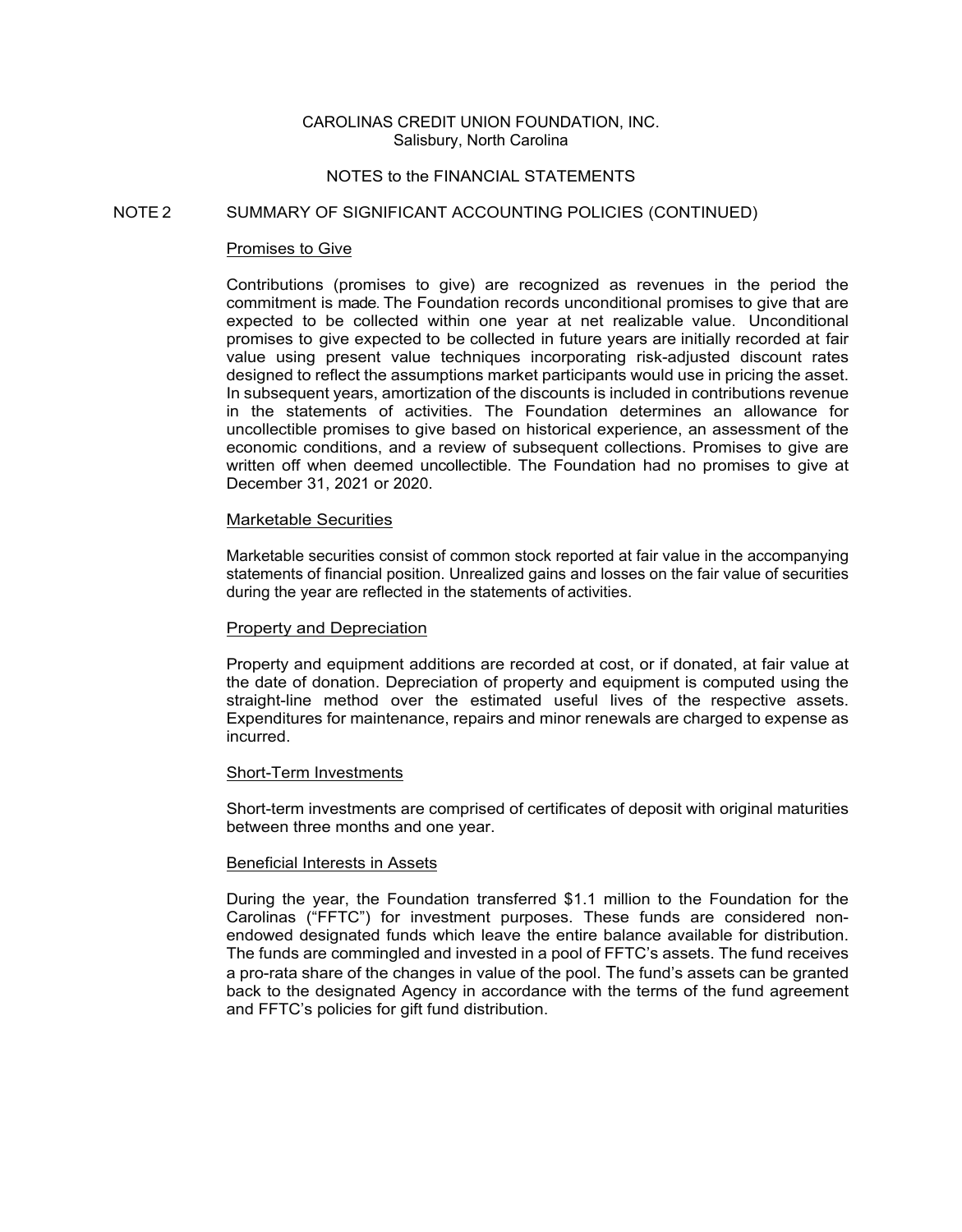# NOTES to the FINANCIAL STATEMENTS

# NOTE 2 SUMMARY OF SIGNIFICANT ACCOUNTING POLICIES (CONTINUED)

#### Revenue Recognition

Revenue is recognized when earned. Contributions are recognized when cash, securities, or other assets, an unconditional promise to give, or notification of a beneficial interest is received.

#### Donated Services and In-Kind Contributions

Contributions of assets other than cash are recorded at their estimated fair value. The Foundation reports revenue for the fair value of contributed services received where the services require specialized skills, are provided by individuals possessing these skills, and represent services that would have been purchased had they not been donated. The Foundation recognized \$5,783 and \$4,743,of donated consulting services during the years ended December 31, 2021 and 20210, respectively.

#### Functional Allocation of Expenses

The costs of program and supporting services activities have been summarized on a functional basis in the statements of activities. The statements of functional expenses present the natural classification detail of expenses by function. The financial statements report certain categories of expenses that are attributed to more than one program or supporting function. Accordingly, certain costs have been allocated between the programs and supporting services benefited. Directly identifiable expenses are charged to the appropriate programs and supporting services. Expenses related to more than one function are charged to programs and supporting services on the basis of estimates of time and effort made by management.

#### Tax-Exempt Status

The Foundation is a not-for-profit organization and is exempt from income taxes under Section 50l(c)(3) of the Internal Revenue Code. Accordingly, income tax expense is limited to activities that are deemed by the Internal Revenue Service to be unrelated to their exempt purpose.

The Foundation's primary tax positions relate to its status as a not-for-profit entity exempt from income taxes and classification of activities related to its exempt purpose. It is the opinion of management that the Foundation has no uncertain tax positions that would be subject to change upon examination.

The Foundation is required to file a federal exempt organization tax return (Form 990) annually to retain its exempt status. The Foundation is also required to file an exempt organization business income tax return (Form 990-T) for any year unrelated business income exceeds \$1,000. The Foundation's Form 990 filings are generally subject to examination by the Internal Revenue Service for three years after they are filed.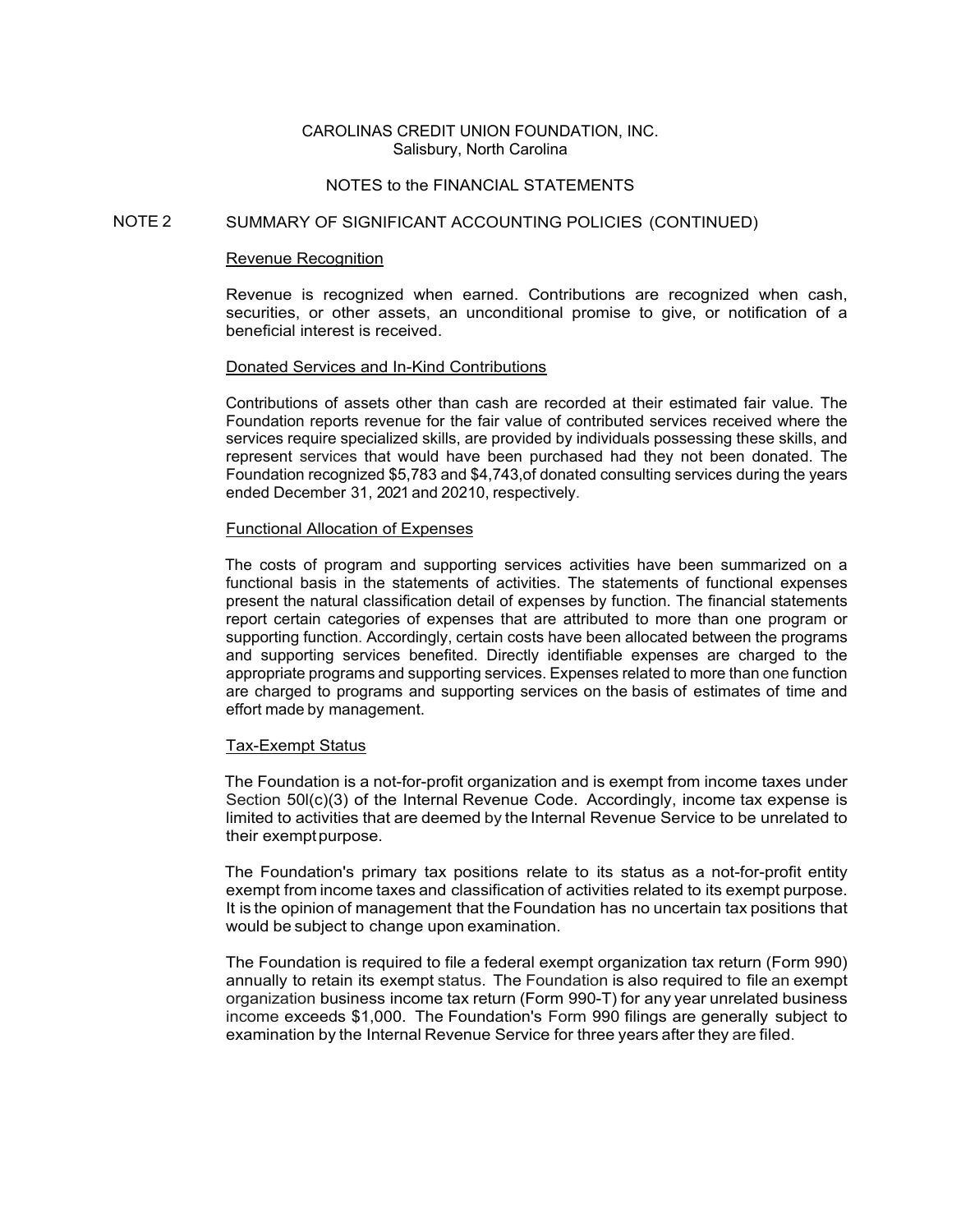### NOTES to the FINANCIAL STATEMENTS

### NOTE 2 SUMMARY OF SIGNIFICANT ACCOUNTING POLICIES (CONTINUED)

#### Use of Estimates

The preparation of financial statements in conformity with GAAP requires management to make estimates and assumptions that affect certain reported amounts and disclosures. Actual results could differ from those estimates.

#### Subsequent Events

The Foundation has evaluated its subsequent events (events occurring after December 31, 2021) through the dated of this report, which represents the date the financial statements were available to be issued and determined that all significant events and disclosures are included in the financial statements.

#### **Reclassifications**

Certain amounts in the prior year financial statements have been reclassified for comparative purposes to conform with the presentation in the current year financial statements.

#### Future Accounting Principle

Changes in GAAP for not-for-profit organizations that will affect the future financial statement presentation of the Foundation include:

 Substantially all operating leases will be capitalized as a right-to-use asset with an offsetting lease liability. There will be no substantial changes for capital leases except for terminology.

In February 2016, the Financial Accounting Standards Board (FASB) issued Accounting Standards Update (ASU) 2016-02 "Leases (Topic 842)" (ASU 2016-02). ASU 2016-02 establishes a comprehensive new lease accounting model. ASU 2016-02 modifies the definition of a lease, requires a dual approach to lease classification similar to prior lease accounting, and causes lessees to recognize operating leases on the balance sheet as a lease liability measured as the present value of the future lease payments with a corresponding right-of-use asset, with an exception for leases with a term of one year or less. Additional disclosures are required regarding the amount, timing, and uncertainty of cash flows arising from leases. The new lease accounting standard will take effect for nonpublic companies (which will include the majority of nonprofit organizations) for fiscal years beginning after December 15, 2021.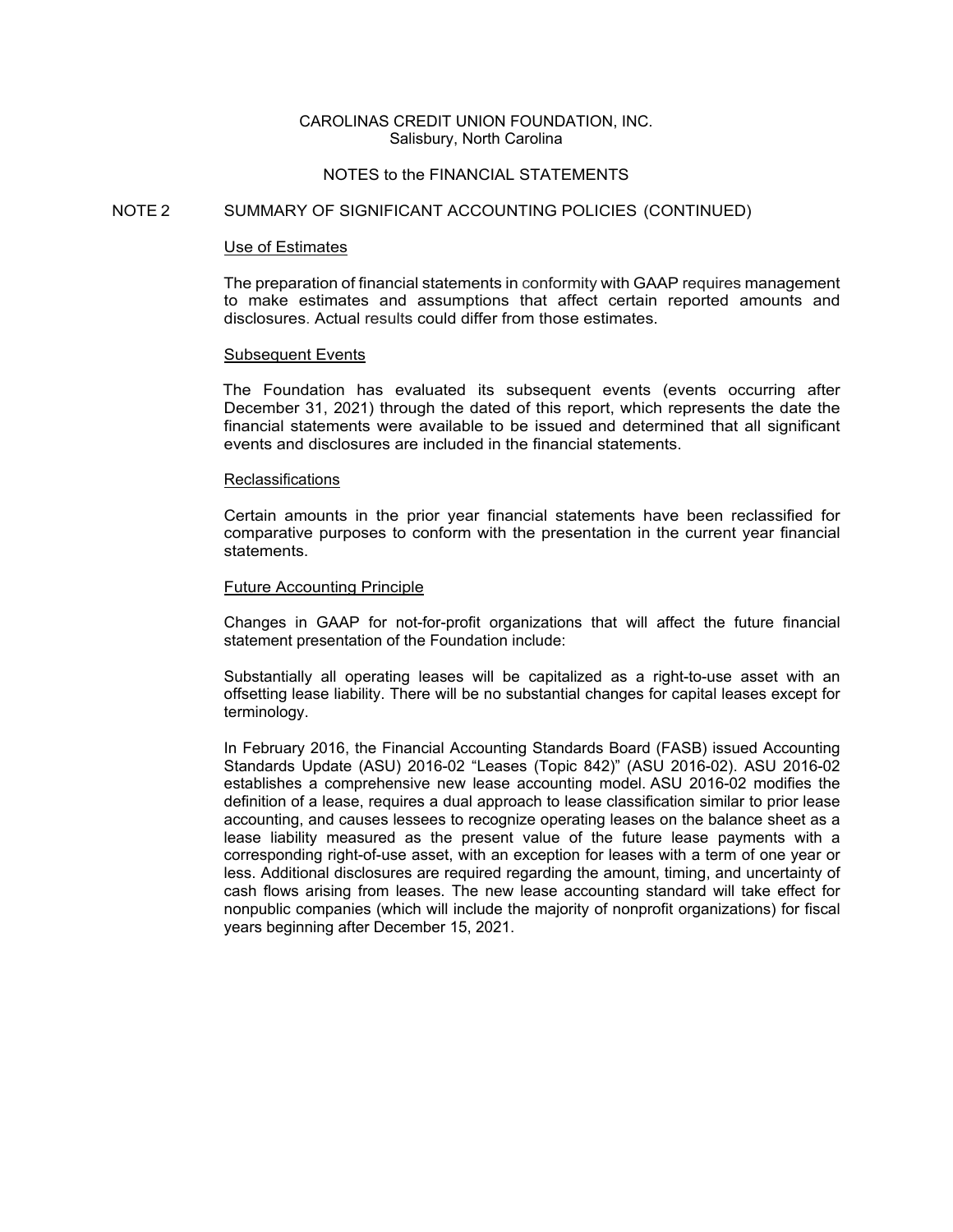# NOTES to the FINANCIAL STATEMENTS

### NOTE 3 LIQUIDITY AND AVAILABILITY

Financial assets available for general expenditure, that is, without donor or other restrictions limiting their use within one year of the balance sheet date, comprise the following:

|                                                       | 2021          |    | 2020        |
|-------------------------------------------------------|---------------|----|-------------|
| Cash and Cash Equivalents                             | \$1,732,312   | \$ | 657,664     |
| Short-term Investments                                | 1,000,000     |    | 2,500,000   |
| Marketable Securities                                 | 24.476        |    | 16,488      |
| Beneficial Interest in Assets                         | 1,106,635     |    |             |
| Endowment Funds                                       | 886,624       |    | 809,259     |
|                                                       | 4,750,047     |    | 3,983,411   |
| Less Those Unavailable for General Expenditure        |               |    |             |
| within One Year Due to:                               |               |    |             |
| Restricted by Donor with Time or Purpose Restrictions | (3,219,430)   |    | (2,603,885) |
| <b>Perpetual Endowments</b>                           | (886, 624)    |    | (809,259)   |
|                                                       | (4,106,054)   |    | (3,413,144) |
| Financial Assets Available to Meeting Cash Needs for  |               |    |             |
| General Expenditure within One Year                   |               |    |             |
|                                                       | \$<br>643.993 | S  | 570.267     |

The Foundation has a goal to structure its financial assets to be available as its general expenditures, liabilities, and other obligations come due. To help manage unanticipated liquidity needs, the Foundation has a \$100,000 line of credit available to draw upon, if needed.

# NOTE 4 FAIR VALUE MEASUREMENTS

Financial assets and liabilities required to be measured on a recurring basis (at least annually) are classified under a three-tier hierarchy. Fair value is the amount that would be received to sell an asset, or paid to settle a liability, in an orderly transaction between market participants at the measurement date.

Assets and liabilities measured at fair value are categorized depending on the observability of the inputs employed in their measurement. Level I inputs are quoted prices in active markets for identical assets or liabilities. Level 2 inputs are observable inputs other than quoted prices included within Level 1 for the asset or liability, such as quoted prices for similar assets or liabilities, quoted prices in inactive markets, or other inputs that can be corroborated by observable data for substantially the full term of the assets or liabilities. Level 3 inputs are unobservable for the asset or liability, including the Foundation's own assumptions in determining the fair value of assets or liabilities.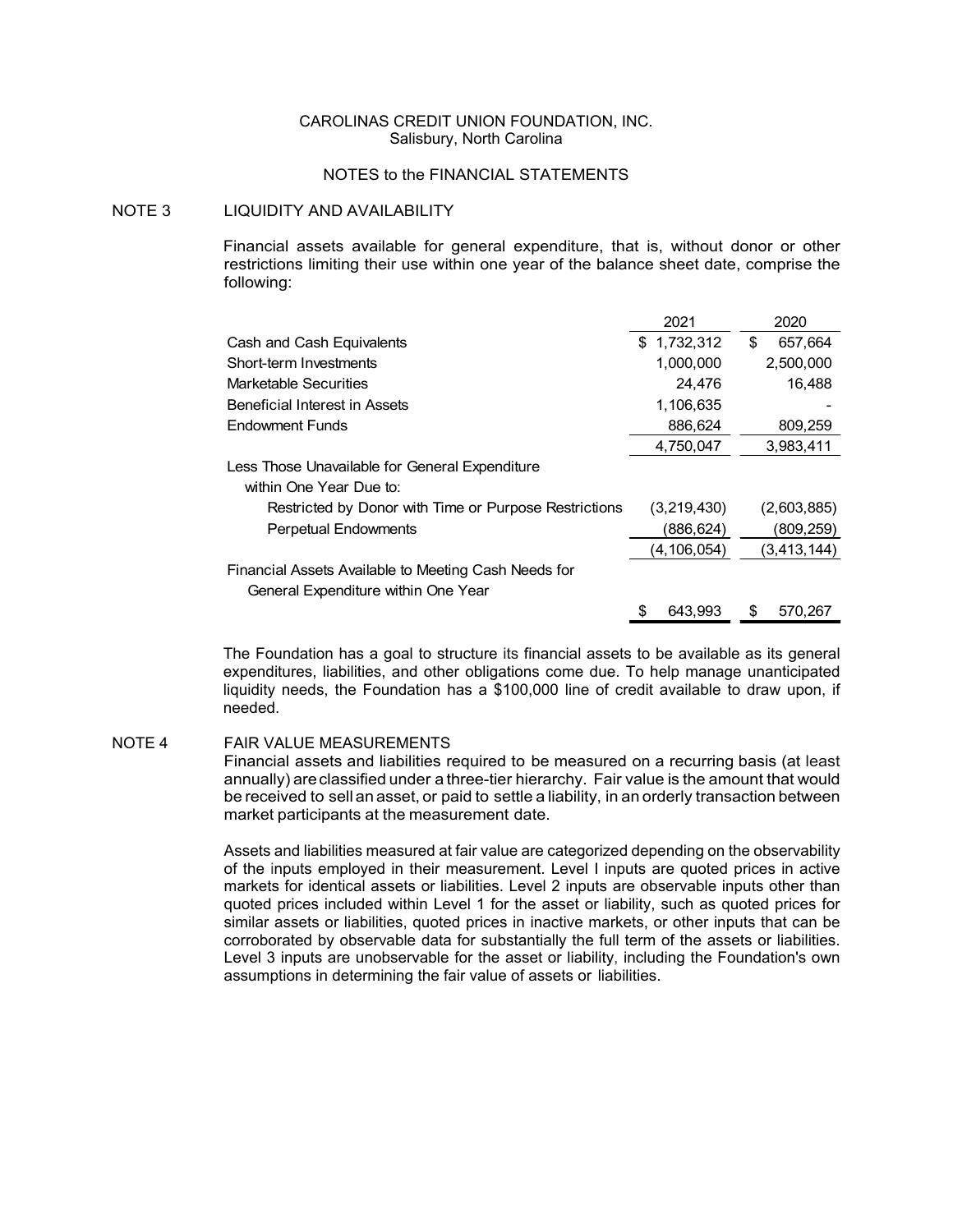# NOTES to the FINANCIAL STATEMENTS

### NOTE 4 FAIR VALUE MEASUREMENTS (Continued)

Valuation techniques used in the fair value measurements need to maximize the use of observable inputs and minimize the use of unobservable inputs. A valuation method may produce a fair value measurement that may not be indicative of net realizable value or reflective of future fair values. Furthermore, although the Foundation believes its valuation methods are appropriate and consistent with those used by other market participants, the use of different methodologies or assumptions could result in different fair value measurements at the reporting date. The following is a description of the valuation methodologies used by the Foundation for assets measured at fair value:

*Marketable securities:* Valued at the closing prices reported on the active markets on which the individual securities are traded (Level 1).

*Beneficial Interest in Assets*: Valued the beneficial interest in assets held at FFTC at net realizable value or the fair value of the Foundation's share of the FFTC's investment pool as of the measurement date, utilizing valuations provided by the investment funds. The Foundation values securities and other financial instruments on a fair value basis of accounting.

The following table sets forth by level, within the fair value hierarchy, the Foundation's assets measured at fair value on a recurring basis as of December 31, 2021 and 2020:

|                               | _evel 1 | evel 2_ |   |    | Level 3   |    | Total     |
|-------------------------------|---------|---------|---|----|-----------|----|-----------|
| December 31, 2021             |         |         |   |    |           |    |           |
| <b>Marketable Securities</b>  |         |         |   |    |           |    |           |
| Common Stocks - Energy        | 24,476  | S       |   | S  | ۰         | S  | 24,476    |
| Beneficial Interest in Assets | -       |         |   | S  | 1,106,635 | S  | 1,106,635 |
|                               |         |         |   |    |           |    |           |
| December 31, 2020             |         |         |   |    |           |    |           |
| <b>Marketable Securities</b>  |         |         |   |    |           |    |           |
| Common Stocks - Energy        | 16.488  | \$.     | ۰ | -S | ۰         | ß. | 16,488    |
|                               |         |         |   |    |           |    |           |

# NOTE 5 PROPERTY AND EQUIPMENT

Property and equipment is summarized as follows:

|                                        |              |     | December 31, 2021 December 31, 2020 |
|----------------------------------------|--------------|-----|-------------------------------------|
| Furniture, Fixtures and Equipment      | \$<br>3.085  | S   | 3,085                               |
| Automobiles                            | 41,752       |     | 41,752                              |
| <b>Computer Equipment and Software</b> | 13,329       |     | 12,450                              |
| Subtotal                               | \$<br>58.166 | \$. | 57,287                              |
| Less: Accumulated Depreciation         | (33,720)     |     | (22,987)                            |
| Total                                  | 24.446       |     | 34,300                              |

Depreciation expenses amounted to \$13,240 and \$12,372 for the year ending December 31, 2021 and 2020, respectively.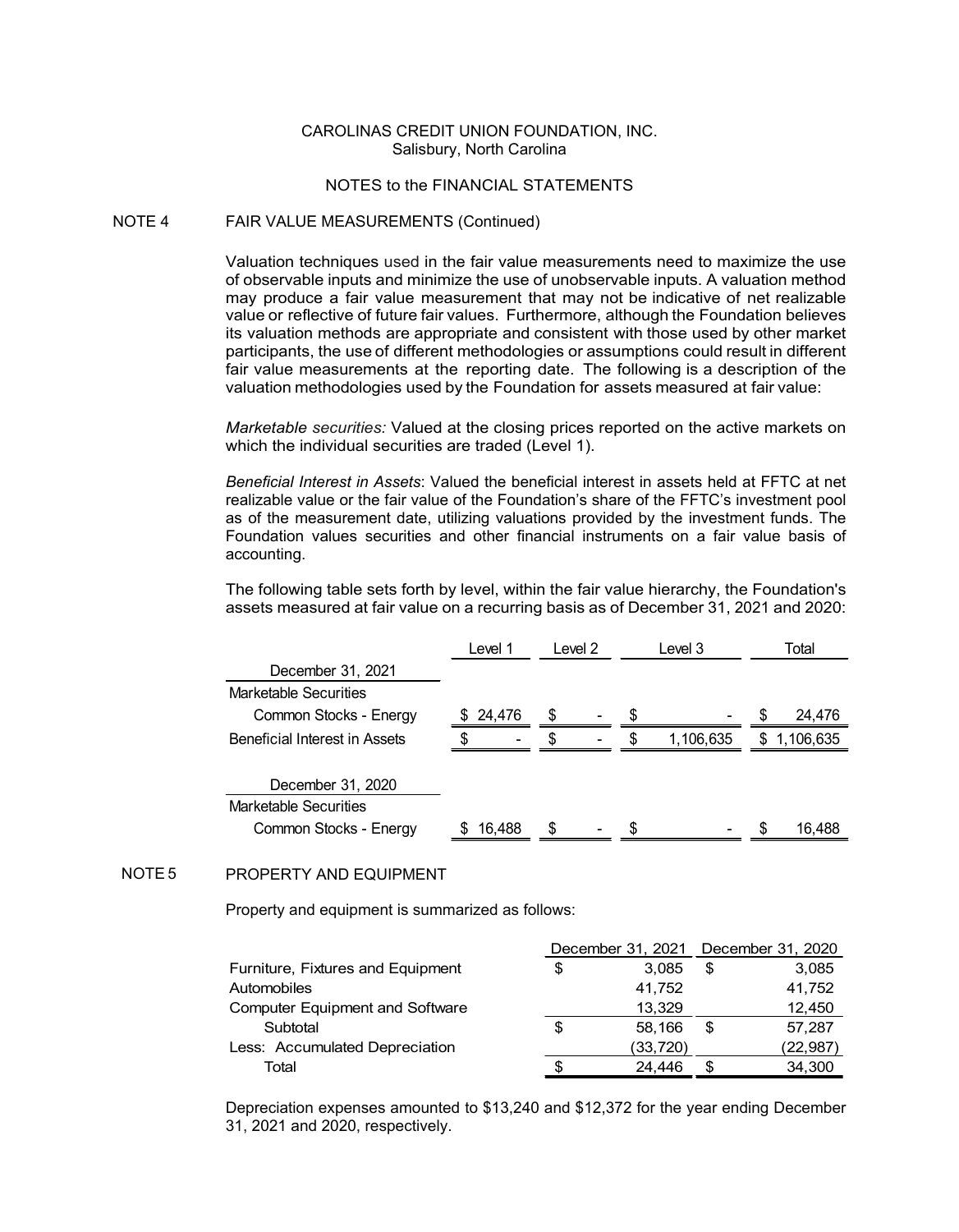# NOTES to the FINANCIAL STATEMENTS

# NOTE 6 LINE OF CREDIT

The Foundation has available for its use a line of credit from Vizo Financial Corporate Credit Unionin the amount of \$100,000. The line of credit bears interest at a variable rate designated by the lender. There were no outstanding amounts on this line of credit as of December 31, 2021or 2020.

### NOTE 7 ENDOWMENT FUNDS

The Board of Directors of the Foundation has interpreted the Uniform Prudent Management ofInstitutional Funds Act (UPMIFA) as requiring the preservation of the fair value of the original gifts as of the gift date of the donor- restricted endowment funds absent explicit donor stipulations to the contrary. As a result of this interpretation, the Foundation retains in perpetuity (a) the original value of gifts donated to the endowment, (b) the original value of subsequent gifts to the endowment, and (c) accumulations to the endowment made in accordance with the direction of the applicable donor gift instrument at the time accumulations are added to the fund. Donor- restricted amounts not retained in perpetuity are subject to appropriation for expenditure by the Foundation in a manner consistent with the standard of prudence prescribed by UPMIFA.

In accordance with UPMIFA, the Foundation considers the following factors in making a determination to appropriate or accumulate donor-restricted endowment funds: (1) the duration and preservation of the funds, (2) the purpose of the donor-restricted endowment funds, (3) general economic conditions, (4) the possible effect of inflation and deflation, (5) the expected total return from income and the appreciation of investment s, (6) other resources of the Foundation, and (7) the Foundation's investment policies.

|                               |               |   | <b>With Donor Restrictions</b> |    |                   |    |                    |
|-------------------------------|---------------|---|--------------------------------|----|-------------------|----|--------------------|
|                               | Without       |   |                                |    | <b>Total With</b> |    |                    |
|                               | Donor         |   | Original Gift                  |    | Donor             |    |                    |
|                               | Restrictions  |   | Amount                         |    | Restrictions      |    | <b>Total Funds</b> |
| December 31, 2021             |               |   |                                |    |                   |    |                    |
| Donor-Restricted Funds        | \$<br>-       | S | 886,624                        | \$ | 886,624           | \$ | 886,624            |
| <b>Board-Designated Funds</b> | 400,000       |   |                                |    |                   |    | 400,000            |
|                               | 400,000       | S | 886,624                        | \$ | 886,624           | S  | 1,286,624          |
| December 31, 2020             |               |   |                                |    |                   |    |                    |
| Donor-Restricted Funds        | \$            | S | 809,259                        | \$ | 809,259           | \$ | 809,259            |
| <b>Board-Designated Funds</b> | 350,000       |   |                                |    |                   |    | 350,000            |
|                               | \$<br>350,000 | S | 809,259                        | \$ | 809,259           | S  | 1,159,259          |

Endowment net assets composition by type as December 31, 2021 and 2020 is as follows: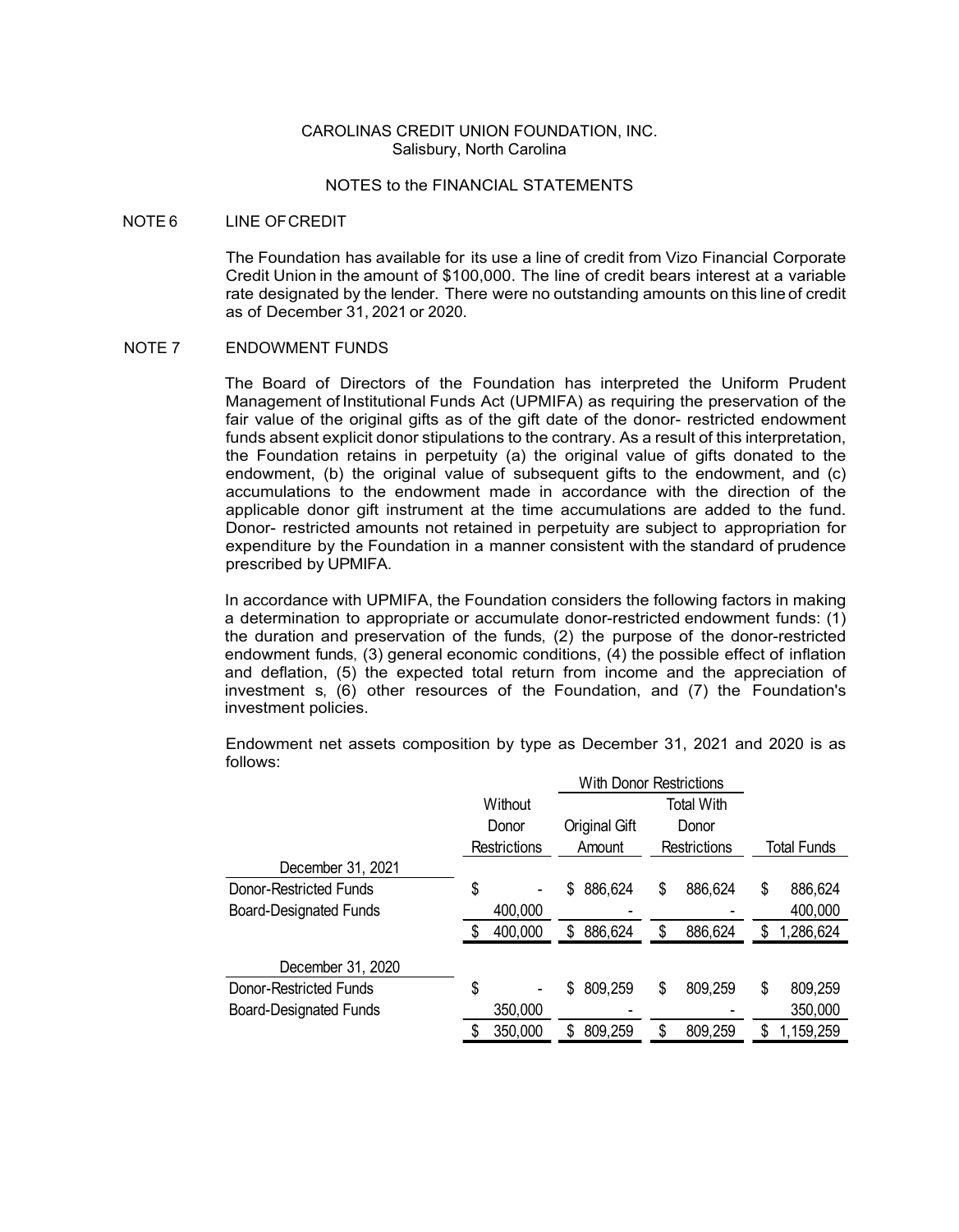### NOTES to the FINANCIAL STATEMENTS

### NOTE 7 ENDOWMENT FUNDS (CONTINUED)

There were no transfers or changes to the endowment funds for the years ended December 31, 2021 and 2020.

Included in accumulated gains (losses) and other are accumulated investment returns and term endowment funds. Term endowments are gifts of cash and other assets with stipulations that they be invested to provide a source of income for a specified term and that the income be used for a specific purpose as both time and purpose restricted.

*Funds with Deficiencies.* From time to time, the fair value of the assets associated with the donor restricted endowment fund may fall below the level that the donor or UPMIFA requires the Foundation to retain as a fund of perpetual duration (underwater endowments). The Foundation has interpreted UPMIFA to permit spending from underwater endowments in accordance with prudent measures required under law. There were no endowment fund deficiencies at December 31, 2021 or 2020.

*Investment ReturnObjectives, Risk Parameters andStrategies.* Endowment assets are invested in a low-risk share account and short-term certificates of deposit at a local corporate credit union. The account is insured upto \$250,000 by the National Credit Union Share Insurance Fund.

*Spending Policy.* Disbursements from the funds are primarily used for scholarships. However, an administrative fee of up to 10% of income earned and an annual disbursement fee ranging from 2% - 4% of annual disbursements with a maximum of \$2,500 can be assessed to each fund. The Foundation assessed \$38,387 and \$37,627 of fees for the years ended December 31, 2021 and 2020, respectively. The decision as to who receives a scholarship is determined by a committee appointed by the Board of Directors.

|                                 | Without |                        |     |               |              | <b>Total With</b> |                    |
|---------------------------------|---------|------------------------|-----|---------------|--------------|-------------------|--------------------|
|                                 |         | Donor                  |     | Original Gift | Donor        |                   |                    |
|                                 |         | Restrictions<br>Amount |     |               | Restrictions |                   | <b>Total Funds</b> |
| December 31, 2021               |         |                        |     |               |              |                   |                    |
| Endowment Net Assets, Beginning | \$      | 350,000                | \$. | 809,259       | \$           | 809,259           | \$<br>1,159,259    |
| <b>Transfers</b>                |         | 50,000                 |     | 77,365        |              | 77,365            | 127,365            |
| Endowment Net Assets, Ending    |         | 400,000                | \$  | 886,624       | \$           | 886,624           | \$<br>1,286,624    |
|                                 |         |                        |     |               |              |                   |                    |
| December 31, 2020               |         |                        |     |               |              |                   |                    |
| Endowment Net Assets, Beginning | \$      | 350,000                | \$. | 809,259       | \$           | 809,259           | \$<br>1,159,259    |
| Transfers                       |         |                        |     |               |              |                   |                    |
| Endowment Net Assets, Ending    |         | 350,000                | \$  | 809,259       | \$           | 809,259           | \$<br>1,159,259    |

Changes in endowment net assets during the years ended December 31, 2021 and 2020 are as follows: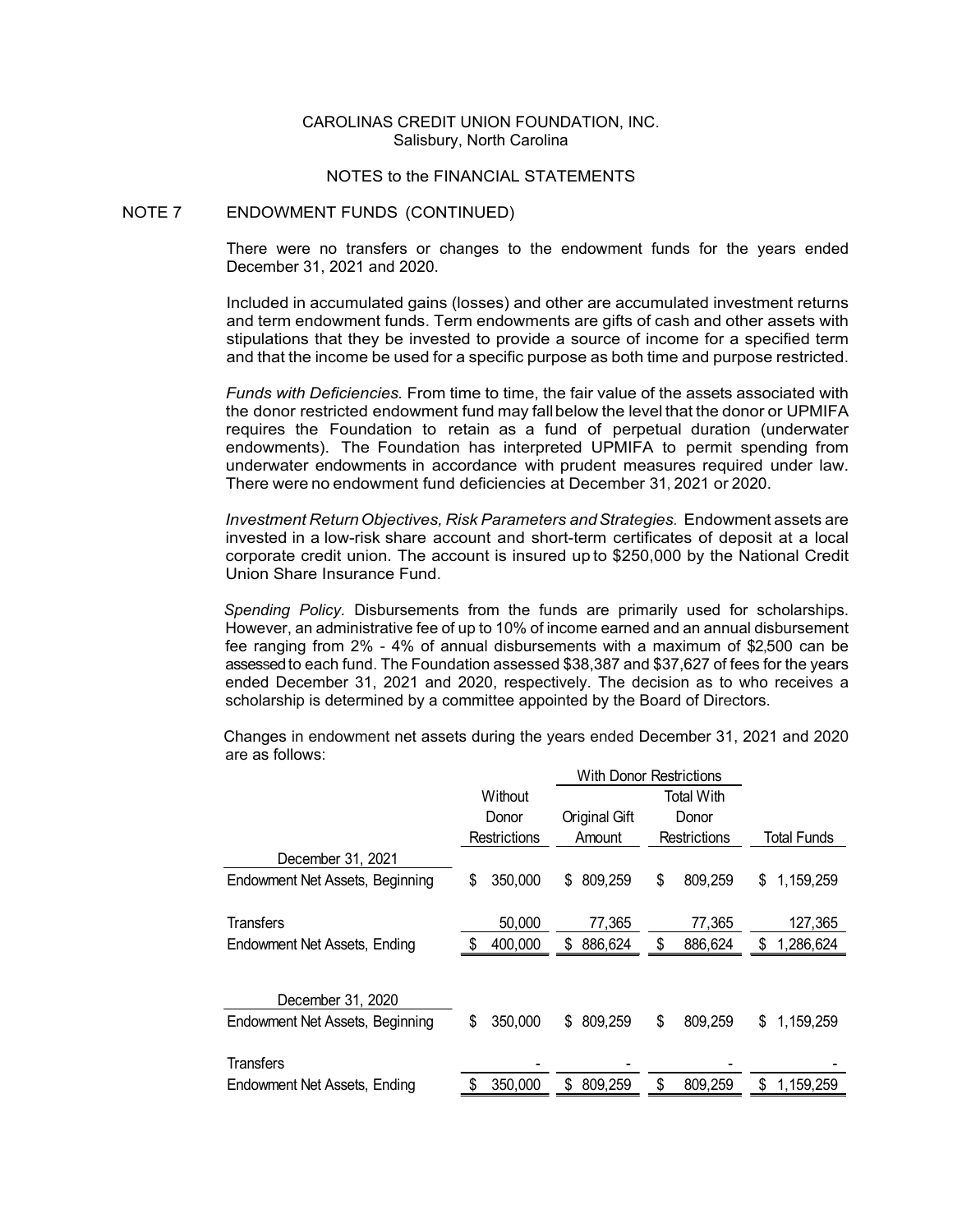### NOTES to the FINANCIAL STATEMENTS

# NOTE 8 NET ASSETS WITHOUT DONOR RESTRICTIONS DESIGNATED FOR SPECIAL PURPOSES

The Foundation maintains unrestricted funds designated by the Board for certain special purposes. The amounts of such designated net assets at December 31 were as follows:

|                                         | 2021 |         | 2020 |         |
|-----------------------------------------|------|---------|------|---------|
| Board-designated for Operating Reserves |      | 100.000 |      | 50,000  |
| Board-designated endowment              |      | 300,000 |      | 300,000 |
| Total Board-designated                  |      | 400.000 |      | 350,000 |

# NOTE 9 NET ASSETS WITH DONOR RESTRICTIONS

Net assets with donor restrictions were available for the following purposes at December 31:

|                                                | 2021 |           | 2020            |  |
|------------------------------------------------|------|-----------|-----------------|--|
| Subject to Expenditure for Specified Purposes: |      |           |                 |  |
| Donor Advised Assistance                       | S    | 1,420,291 | \$<br>1,132,905 |  |
| Scholarships                                   |      | 829,664   | 862,888         |  |
| <b>Victory Junction/REACH</b>                  |      | 18,836    | 13,511          |  |
| Disaster Relief                                |      | 123,297   | 198,657         |  |
| <b>Fundraising Funds</b>                       |      | 12,301    | 19,766          |  |
| Hardship Funds                                 |      | 677,231   | 253,378         |  |
| Community Grants and Programs                  |      | 137,810   | 122,780         |  |
|                                                |      | 3,219,430 | 2,603,885       |  |

# Endowments:

Subject to Endowment Spending Policy and Appropriation:

Original Gifts (Corpus) for:

| Scholarships and Assistance | 886.624     | 809.259      |
|-----------------------------|-------------|--------------|
|                             | 886.624     | 809.259      |
|                             | \$4.106.054 | \$ 3.413.144 |

Net assets were released from restrictions by usage of funds consistent with donor restrictions for the following purposes during the year ended December 31:

|                          |   | 2021      | 2020      |
|--------------------------|---|-----------|-----------|
| Donor Advised Assistance | S | 1,127,498 | 1,411,766 |
| Scholarships             |   | 510,240   | 447,862   |
| Victory Junction/REACH   |   | 85.613    | 56,980    |
| Disaster Relief          |   | 110.400   | 277,093   |
| <b>Other Grants</b>      |   | 45.834    | 47,170    |
|                          |   | 1.879.585 | 2,240,871 |